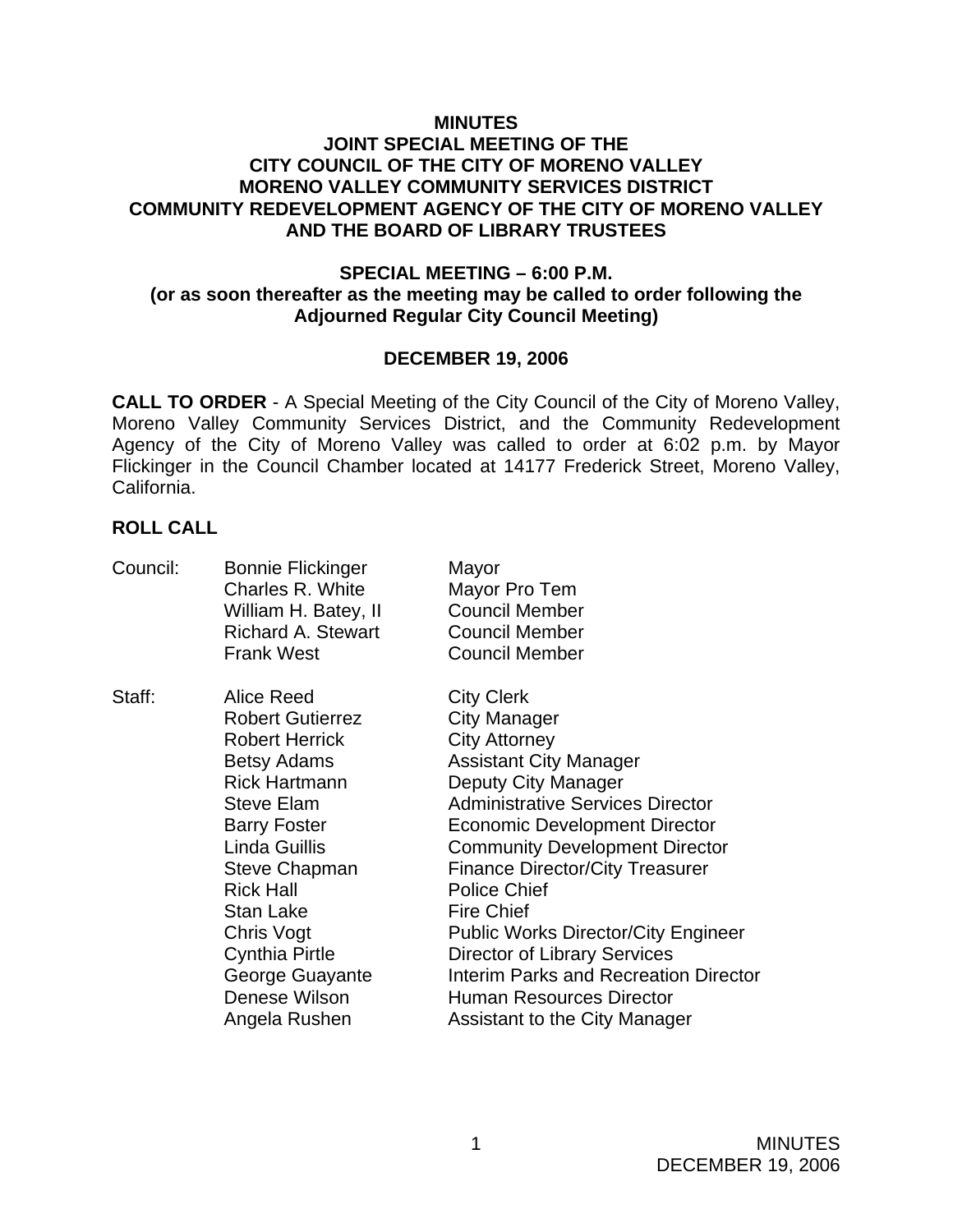Mayor Flickinger opened the agenda items for the Consent Calendars for public comments; there being none, public comments were closed.

# **A. CONSENT CALENDAR** - **CITY COUNCIL**

- A1. ACCEPTANCE OF THE ANNUAL PROGRESS REPORT ON IMPLEMENTATION OF THE CITY OF MORENO VALLEY HOUSING ELEMENT FOR 2005 – 06 (Report of: Economic Development Department) Recommendation:
	- 1. Accept the Annual Progress Report on Implementation of the City of Moreno Valley Housing Element for 2005-06 and approve its submittal to the State of California Department of Housing and Community Development (HCD); and
	- 2. Adopt Resolution No. 2006-139, accepting the Annual Progress Report on Implementation of the City of Moreno Valley Housing Element for 2005-06 in accordance with Government Code Section 65400.

Resolution No. 2006-139

A Resolution of the City Council of the City of Moreno Valley Accepting the Annual Progress Report on Implementation of City of Moreno Valley Housing Element for 2005-06 to State of California Department of Housing and Community Development

- A2. OFFICE OF TRAFFIC SAFETY (OTS), GRANT FUNDING OPPORTUNITY (Report of: Police Department) Recommendation:
	- 1) Approve the grant application and authorize acceptance (if granted) of the California Office of Traffic Safety 2007 "Click It or Ticket" campaign in the amount of \$64,076. Staff anticipates OTS will award the grant as it has for the last several years. OTS grant funding will allow the MVPD to provide directed enforcement during the statewide campaign beginning on May 14, 2007, through June 3, 2007. This campaign will coincide with the Memorial Day Holiday period next year and will be related to seatbelt and child safety seat usage.
- A3. APPROVE CONTINUING APPROPRIATIONS AND BUDGET ADJUSTMENTS/CORRECTIONS FOR FY 2006-07 AND FINAL BUDGET ADJUSTMENTS FOR FY 2005-06 (Report of: Finance Department) Recommendation: Approve the continuing appropriations for FY 2006-07 as presented on Attachment "A", the budget adjustments/corrections to the FY 2006-07 Budget as presented on Attachment "B" and the final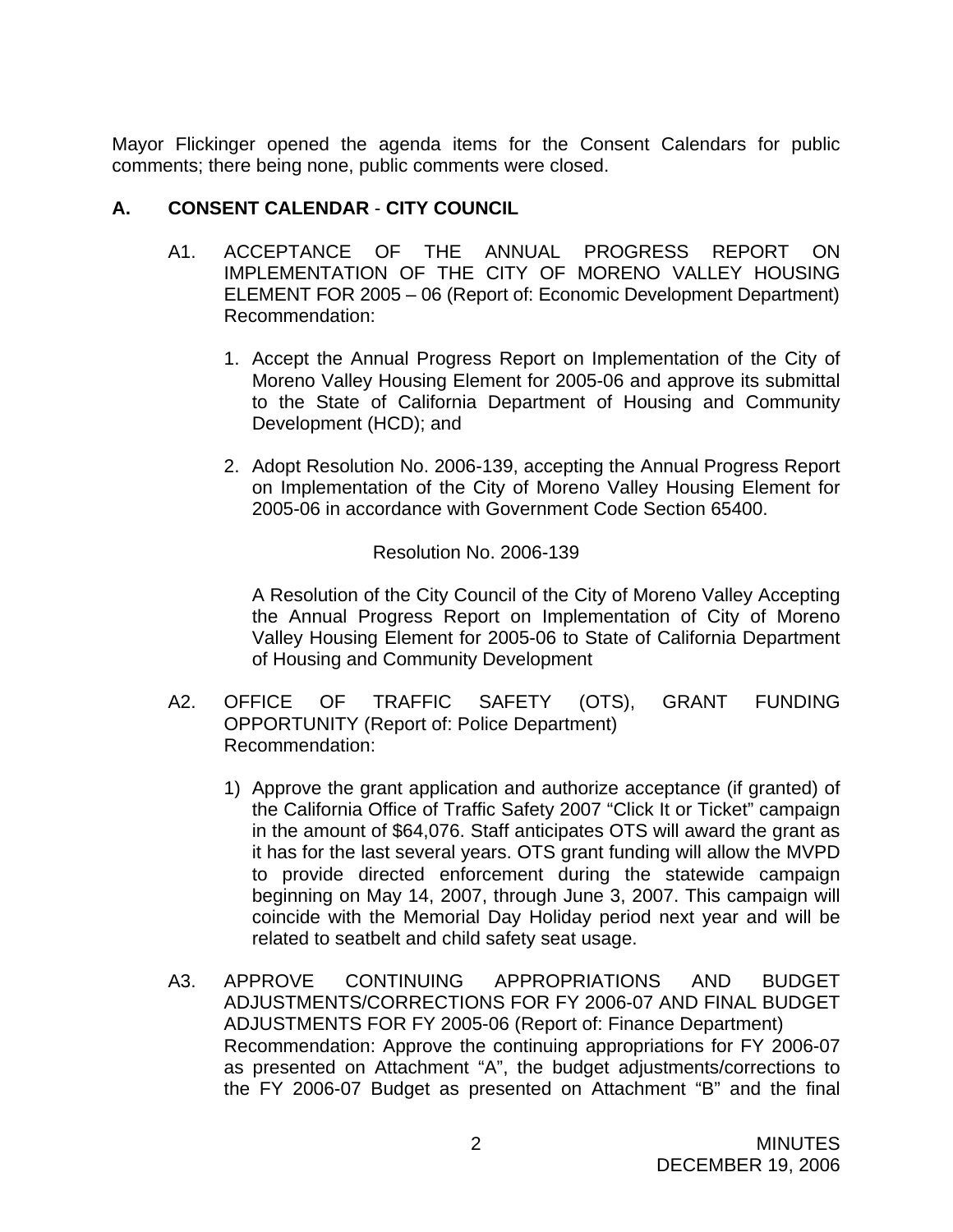budget adjustments to the FY 2005-06 Budget as presented on Attachment "C."

## **C. CONSENT CALENDAR** - **COMMUNITY REDEVELOPMENT AGENCY**

- C1. ACCEPTANCE OF THE REDEVELOPMENT AGENCY'S FISCAL YEAR 2005-2006 ANNUAL REPORT TO THE STATE CONTROLLER AND RESOLUTION FOR THE LOW AND MODERATE INCOME HOUSING FUND (Report of: Economic Development Department) Recommendation:
	- 1. Accept the Redevelopment Agency's Annual Report for fiscal year 2005-2006 and approve its submittal to the California State Controller; and
	- 2. Adopt Resolution No. RDA 2006-08, verifying the establishment and appropriate use of the Low and Moderate Income Housing Fund in accordance with Section 33334.3 (d) of the Health and Safety Code.

Resolution No. RDA 2006-08

A Resolution of the Community Redevelopment Agency of the City of Moreno Valley, Verifying the Establishment and Appropriate Use of the Low and Moderate Income Housing Fund Pursuant to California to California Health and Safety Code 33334.3 (d) for Fiscal Year 2005- 2006

## **Consent Calendar Items approved by a 5-0 vote. m/Stewart, s/White.**

## **F. ITEMS REMOVED FROM CONSENT CALENDARS FOR DISCUSSION OR SEPARATE ACTION - NONE**

## **G. REPORTS**

- G1. RECOMMENDATIONS FOR CONSTRUCTING A NEW LIBRARY (Report of: Finance Department) Recommendation: That the City Council consider the following recommendations, and determine which items it wants staff to bring back for Council action at the January 9, 2007 Regular City Council Meeting:
	- 1. Approve Option 1: a 38,777 square foot Phase 1 library building on the Civic Center site with an estimated cost of \$22 million;
	- 2. Approve the Option 1: Phase 1 Financing Plan, including provisional approval for the issuance of long-term debt as identified in the Fiscal Impact Section of the report;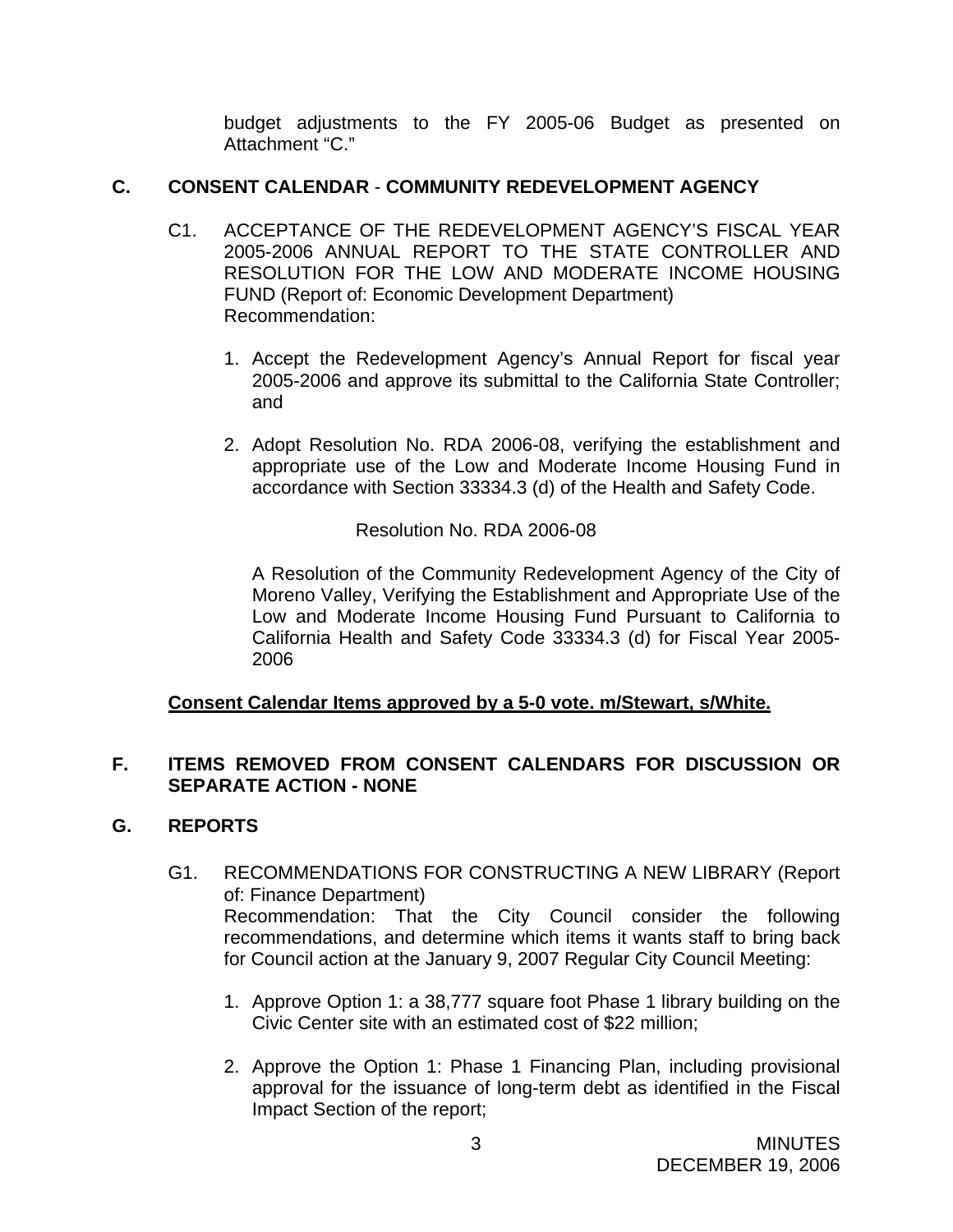- 3. Approve the development of a Library Facilities Master Plan;
- 4. Approve a professional services agreement with Nancy Martin to spearhead outreach and fundraising efforts, including the formation of a 501(c)(3) non-profit organization for Moreno Valley;
- 5. Approve the application for an HCD grant and using it for the construction of the new library; and
- 6. Direct staff to pursue an increase in the City's Transient Occupancy Tax.

Mayor Flickinger opened the agenda item for public comments, which were received from Daryl Terrell.

Council directed staff to bring back Recommendations Nos. 1, 2, 3, 4 and 6 to the January 9, 2007 City Council meeting for Council's action, and recommendation No. 5 to a Council meeting at a later date.

G2. ARTS COMMISSION (Report of: Mayor Flickinger) (Oral Presentation/No written materials provided)

Mayor Flickinger opened the agenda item for public comments, which were received from Marcus Van Hala (supports), Rev. Elba A. Cordio (supports) , Renonah McGee (supports) , and Robert E. Miller (supports).

 Council directed staff to return to Council with an ordinance creating an Arts Commission.

G3. ALTERNATIVES FOR THE REMOVAL OF THE RAISED MEDIAN ON FREDERICK STREET, SOUTH OF ALESSANDRO BOULEVARD (Report of: Public Works Department) Recommendation: Review the alternatives for removal of the raised median on Frederick Street south of Alessandro Boulevard.

 Mayor Flickinger opened the agenda item for public comments; there being none, public comments were closed.

Council directed staff to review circulation issue throughout the Civic Center complex and provide better signage for vehicles exiting the complex.